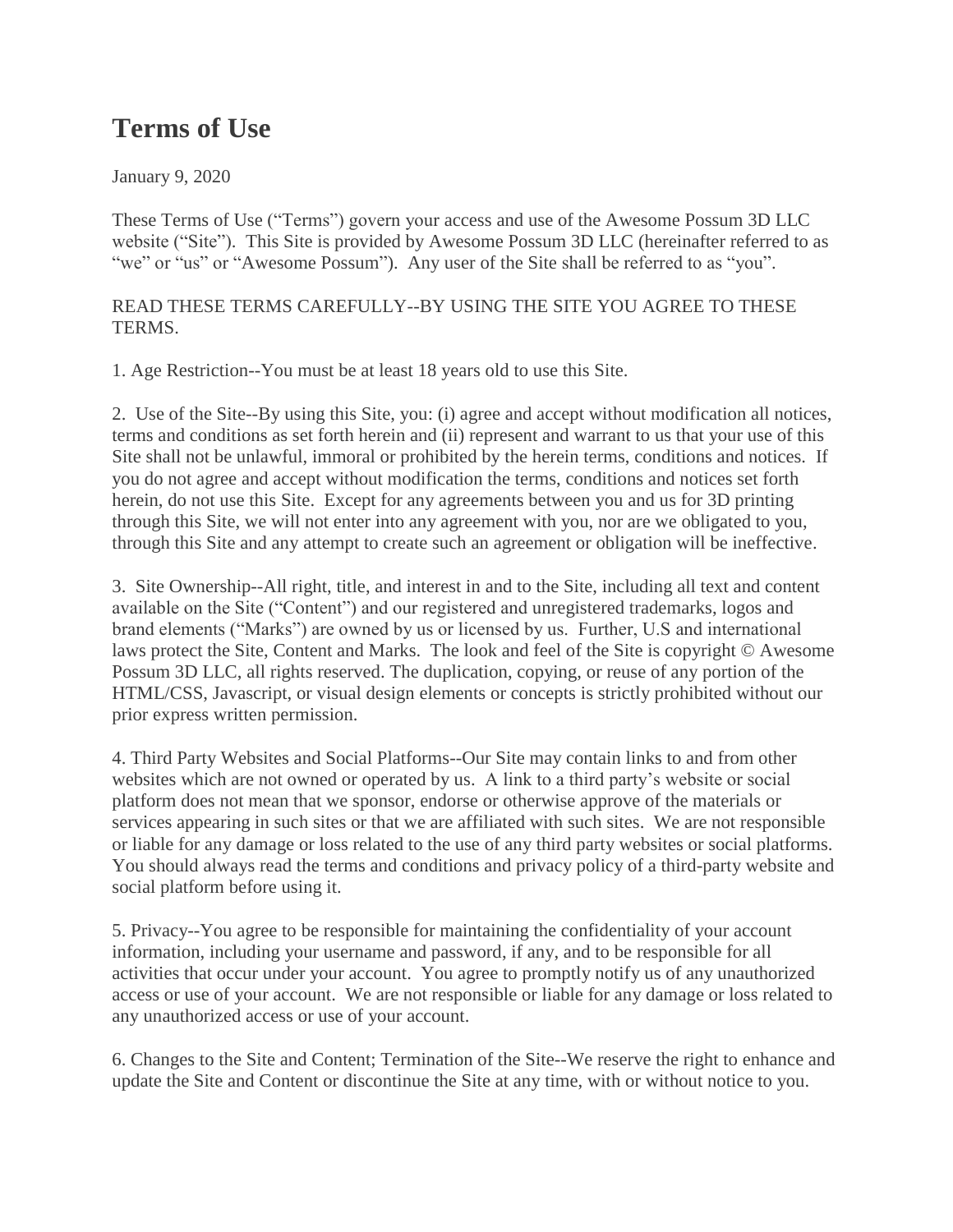7. Disclaimer and Limitations on Our Liability--YOU USE THE SITE AT YOUR OWN RISK. THE SITE IS PROVIDED ON AN "AS IS" AND "AS AVAILABLE" BASIS. TO THE EXTENT PERMITTED BY APPLICABLE LAW, AWESOME POSSUM AND ITS MEMBERS, OFFICERS, EMPLOYEES, AFFILIATES, AGENTS, AND LICENSORS ("AFFILIATES") DISCLAIM ALL WARRANTIES, CONDITIONS, AND REPRESENTATIONS OF ANY KIND, WHETHER EXPRESS, IMPLIED, STATUTORY, OR OTHERWISE, INCLUDING THOSE RELATED TO MERCHANTABILITY, FITNESS FOR A PARTICULAR PURPOSE, AND NON-INFRINGEMENT AND THOSE ARISING OUT OF COURSE OF DEALING, USAGE, OR TRADE.

IN PARTICULAR, AWESOME POSSUM AND ITS AFFILIATES MAKE NO REPRESENTATIONS OR WARRANTIES ABOUT THE ACCURACY OR COMPLETENESS OF CONTENT AVAILABLE ON OR THROUGH THE SITE, OR THE CONTENT OF ANY WEBSITES OR ONLINE SERVICES LINKED TO OR INTEGRATED WITH THE SITE. AWESOME POSSUM AND ITS AFFILIATES WILL HAVE NO LIABILITY FOR ANY: (a) ERRORS, MISTAKES, OR INACCURACIES OF CONTENT; (b) PERSONAL INJURY OR PROPERTY DAMAGE RESULTING FROM YOUR ACCESS TO OR USE OF THE SITE; (c) ANY UNAUTHORIZED ACCESS TO OR USE OF OUR SERVERS OR OF ANY PERSONAL INFORMATION OR USER DATA; (d) ANY INTERRUPTION OF TRANSMISSION TO OR FROM THE SITE; (e) ANY BUGS, VIRUSES, TROJAN HORSES, OR THE LIKE WHICH MAY BE TRANSMITTED ON OR THROUGH THE SITE BY ANY THIRD PARTY; OR (f) ANY LOSS OR DAMAGE OF ANY KIND INCURRED AS A RESULT OF THE USE OF ANY CONTENT POSTED OR SHARED THROUGH THE SITE.

YOU UNDERSTAND AND AGREE THAT ANY MATERIAL OR INFORMATION DOWNLOADED OR OTHERWISE OBTAINED THROUGH THE USE OF THE SITE IS DONE AT YOUR OWN RISK AND THAT YOU WILL BE SOLELY RESPONSIBLE FOR ANY DAMAGE ARISING FROM DOING SO. NO ADVICE OR INFORMATION, WHETHER ORAL OR WRITTEN, OBTAINED BY YOU FROM US OR THROUGH THE SITE WILL CREATE ANY WARRANTY NOT EXPRESSLY MADE IN THESE TERMS.

TO THE EXTENT PERMITTED BY APPLICABLE LAW, IN NO EVENT WILL AWESOME POSSUM OR ITS AFFILIATES BE LIABLE TO YOU OR ANY THIRD PARTY FOR ANY INDIRECT, SPECIAL, INCIDENTAL, PUNITIVE, OR CONSEQUENTIAL DAMAGES (INCLUDING FOR THE INDIRECT LOSS OF PROFIT, REVENUE, OR DATA) ARISING OUT OF OR RELATING TO THE SITE, HOWEVER CAUSED, AND UNDER WHATEVER CAUSE OF ACTION OR THEORY OF LIABILITY BROUGHT (INCLUDING UNDER ANY CONTRACT, NEGLIGENCE, OR OTHER TORT THEORY OF LIABILITY) EVEN IF ADVISED OF THE POSSIBILITY OF SUCH DAMAGES. TO THE MAXIMUM EXTENT PERMITTED BY APPLICABLE LAW, OUR TOTAL CUMULATIVE LIABILITY TO YOU OR ANY THIRD PARTY ARISING OUT OF OR RELATING TO THE TERMS, THE SITE, OR THE CONTENT, FROM ALL CAUSES OF ACTION AND ALL THEORIES OF LIABILITY, WILL BE LIMITED TO AND WILL NOT EXCEED THE AMOUNT YOU HAVE ACTUALLY PAID US, IF ANY, DURING THE 12 MONTHS PRECEDING THE CLAIM GIVING RISE TO SUCH LIABILITY.